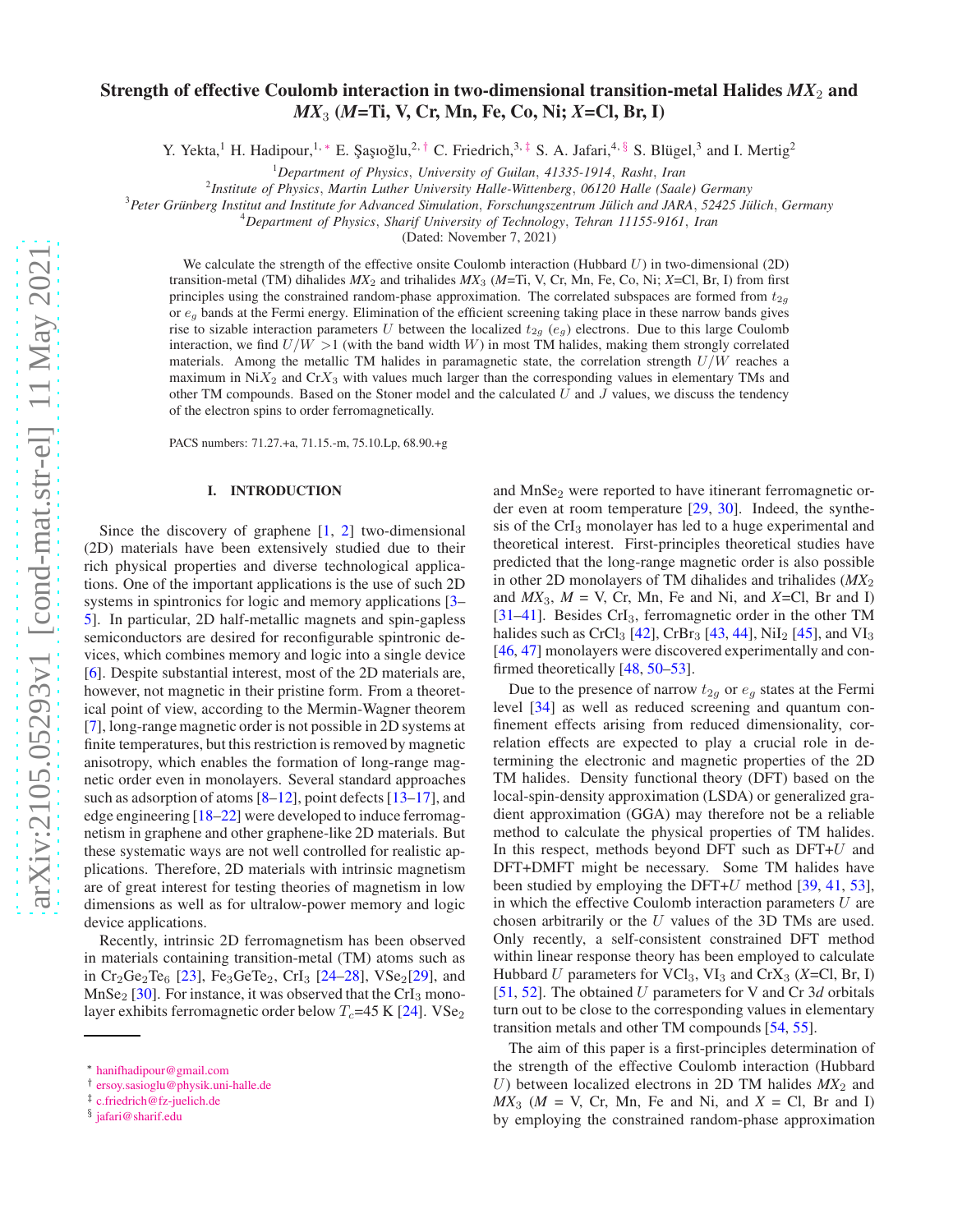(cRPA) approach [\[56](#page-8-23)[–58\]](#page-8-24) within the full-potential linearized augmented plane-wave (FLAPW) method using maximally localized Wannier functions (MLWFs) [\[59,](#page-8-25) [60\]](#page-8-26). We find the Hubbard U parameters for  $t_{2q}$  or  $e_q$  electrons in metallic TM halides (paramagnetic state) vary between 1.0 and 5.1 eV, giving correlation strengths  $U/W > 1$ , larger than corresponding values in elementary TMs and other TM compounds demonstrating strong electronic correlation in the TM halides. Furthermore, based on the Stoner model, we use the calculated  $U$  and  $J$  values to assess the stability of the ferromagnetic ordering.

The rest of the paper is organized as follows: In Sec. [II](#page-1-0) we briefly present the computational method and the cRPA method. In Sec.[III,](#page-3-0) we present calculated values of Coulomb interaction parameters for  $MX_2$  and  $MX_3$  for TM halides. Finally, we summarize our conclusions in Sec. [IV.](#page-7-11)

#### <span id="page-1-0"></span>II. COMPUTATIONAL METHOD

We consider 2D TM halides with formulas  $MX_2$  and  $MX_3$ (*M*=Ti, V, Cr, Mn, Fe, Co, Ni; *X*=Cl, Br, I). Fig. [1\(](#page-1-1)a) and Fig. [1\(](#page-1-1)b) show the side and top view of crystal structures  $MX_2$ dihalides and *MX*<sup>3</sup> trihalides, respectively. The lattice of TM dihalides consists of triangular nets of TM atoms and exhibits geometrical frustration when the magnetic moments couple antiferromagnetically. On the other hand, the TM atoms form honeycomb nets in  $MX_3$  trihalide monolayers. The lattice parameters are taken from Refs. [\[33,](#page-8-27) [38](#page-8-28), [39](#page-8-18)]. Simulation of  $MX_2$  and  $MX_3$  unit cells, containing one and two formula units, respectively, is based on the slab model having a  $25 \text{ Å}$ vacuum separating them. For DFT calculations we use the FLEUR code [\[61](#page-8-29)], which is based on the FLAPW method. For the exchange correlation functional we use the generalized gradient approximation (GGA) parametrized by Perdew *et al.* [\[62](#page-8-30)] (PBE). A  $18 \times 18 \times 1$  k-point grid is used for all systems. A linear momentum cutoff of  $G_{\text{max}} = 4.5 \text{ bohr}^{-1}$  is chosen for the plane waves. The effective Coulomb interaction parameters are calculated within the cRPA method [\[56](#page-8-23)– [58\]](#page-8-24) implemented in the SPEX code [\[64](#page-8-31)] with Wannier orbitals constructed from projection onto localized muffin-tin orbitals [\[60](#page-8-26)]. A dense  $16\times16\times1$  k-point grid is used for the cRPA calculations.

To identify the correlated subspace and construct Wannier functions properly, non-spin-polarized projected density of states (DOS) are calculated for all systems and MLWFs are constructed for  $t_{2g}$  or  $e_g$  orbitals. To verify the validity of the calculated Wannier functions, in Fig.  $2a(a)$  $2a(a)$  and Fig.  $2b(b)$  $2b(b)$ we present a comparison of the non-spin-polarized DFT-PBE band structures with the corresponding Wannier-interpolated band structures obtained with  $e_g$  and  $t_{2g}$  Wannier orbitals for  $NiI<sub>2</sub>$  and  $CrI<sub>3</sub>$ , respectively. In all cases, the original and the Wannier-interpolated bands agree very well. The bands around the Fermi energy, formed by Ni- $e_g$  (Cr- $t_{2g}$ ) orbitals in  $\text{Nil}_2$  (CrI<sub>3</sub>), are well separated from the rest of the bands. They can thus be employed to define an effective two-orbital (six-orbital) low-energy Hamiltonian. In a similar fashion, correlated subspaces can be defined for all considered sys-

<span id="page-1-1"></span>



FIG. 1. (Colors online) (a) Top and side views of the two- dimensional crystal structure of TM dihalides  $MX_2$  (b) Top and side views of the two-dimensional crystal structure of TM trihalides *MX*3. The blue and purple circles exhibit  $M$  and  $X$  atoms respectively. The  $M$  atoms in (a) form a frustrated triangular lattice, while in (b) their honeycomb structure is a bi-partite and hence non-frustrated lattice.

tems, of  $t_{2g}$  and  $e_g$  character for early and late TM halides, respectively, as shown in Fig. [3.](#page-3-1) We note that the  $t_{2g}$ - $e_g$  splitting is small for some systems (in particular, for some of the dihalides) $[65]$ . It could, therefore, be necessary to go beyond the present minimal subspace by including, for example, the full d shell or by considering spin polarization. However, it is already obvious from Fig. [3](#page-3-1) that one might then encounter the problem of entangled bands, which, on the one hand, complicates the Wannier construction and, on the other, makes the elimination of the subspace screening Eq. [\(4\)](#page-2-2) less straightforward. For the present comparative study of the electron-electron interaction strength in a large class of materials, we therefore restrict ourselves to the minimal subspaces, all formed by isolated sets of bands, which will capture the essential physics of these materials. Our calculations may serve as reference point for more sophisticated studies of any of the investigated materials in the future.

Due to the systems' symmetry, the bands are not of pure  $t_{2g}$ and  $e<sub>q</sub>$  character but are mixtures and also exhibit admixture from I-p states. The denomination " $t_{2q}$ " and " $e_q$ " thus refers to their dominant orbital character. We describe the orbitals in more detail in the following.

In all systems, the TM atoms are each bound to six halo-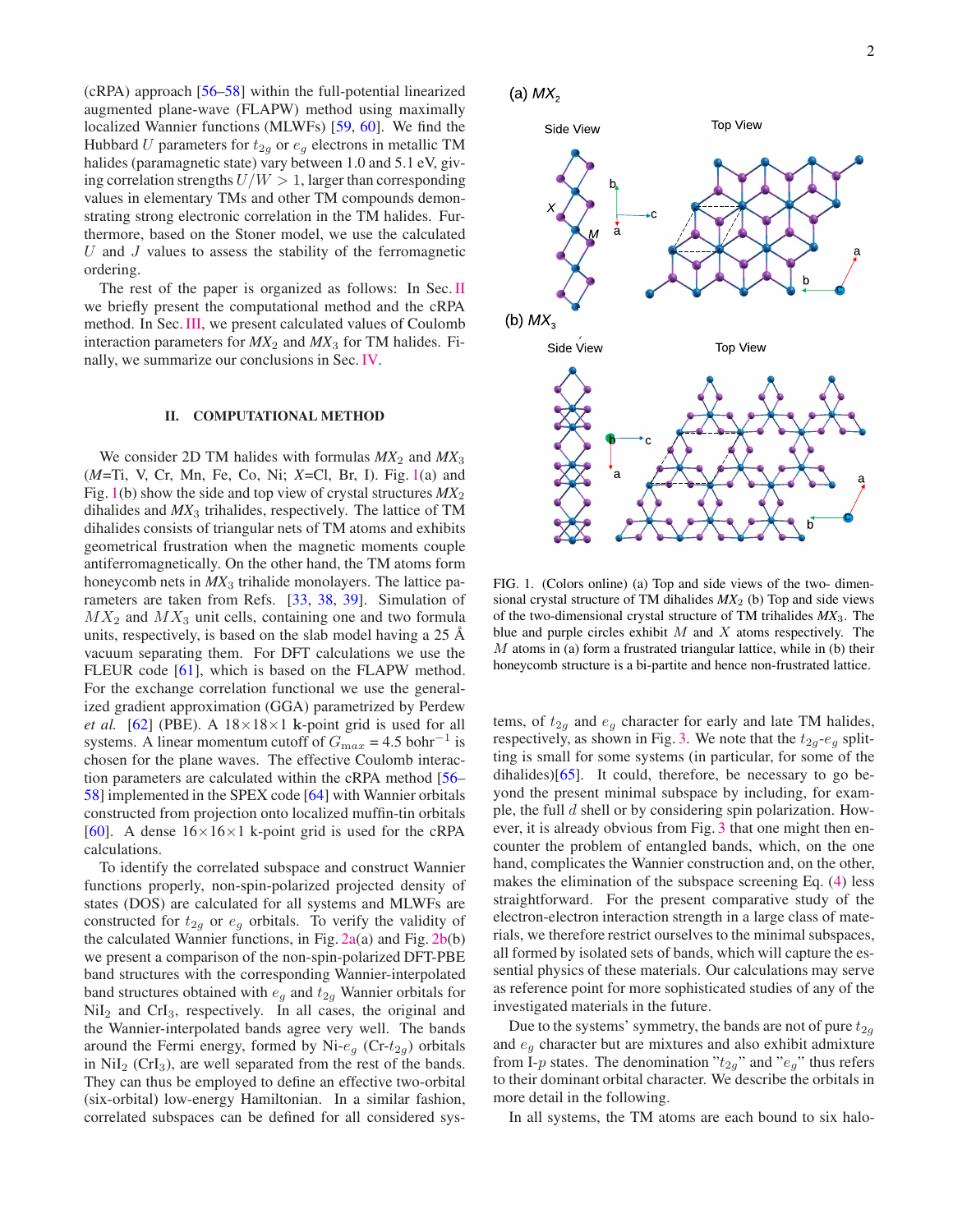gen atoms in octahedral coordination. The octahedron is, however, tilted with respect to the standard cartesian coordinate system, which has the z-axis perpendicular to the layers. Furthermore, the octahedron is distorted because of the twodimensionality of the structure. Opposite halogens are still exactly opposite (forming a halogen-TM-halogen bond angle of 180°), whereas of the remaining twelve halogen-TM-halogen bond angles six are slightly below and six are slightly above 90 $\degree$ . For example, in NiI<sub>2</sub> (CrI<sub>3</sub>) the difference to the right angle is 8.62◦ (1.13◦ ).

The octahedron is tilted in such a way that two opposite faces of the octahedron are parallel to the layers. If we take the three Ni-I bonds in  $\text{Nil}_2$ , whose iodine ends form the corners of one of these octahedron faces, as  $x'$ -,  $y'$ - and  $z'$ -axes, we can identify local  $e_g$  orbitals in Fig. [2b\(](#page-2-1)c). The orbitals show a strong admixture of iodine  $p$  states, a delocalization effect which will be reflected in reduced interaction parameters later-on. Still, the  $d_{z'}$  and  $d_{x'}$ <sub>2</sub> $-y'$  orbital character is readily seen. In CrI3, the octahedron is similarly tilted, and we can consider local  $x'$ -,  $y'$ -,  $z'$ -axes as above. While two of the orbitals presented in Fig. [2b\(](#page-2-1)d) indeed look like  $t_{2g}$  orbitals, the one in the middle actually has the form of a  $d_{z^2}$ orbital, which is, however, oriented along the cartesian z-axis, perpendicular to the layers. In fact, if we linearly combine the local  $t_{2g}$  orbitals by  $\left(\frac{dx'}{y'} + \frac{dy'}{z'} + \frac{dx'}{z'}\right)/\sqrt{3}$ , we obtain a  $d_{z^2}$  orbital oriented perpendicular to the layer. This linear combination results from the breaking of octahedral symmetry caused by the layer structure. The other two  $t_{2g}$  orbitals,  $\left(d_{y'z'} - d_{x'y'}\right)/\sqrt{2}$  and  $\left(d_{x'y'} + d_{y'z'} - 2d_{x'z'}\right)/\sqrt{6}$ , can be described, respectively, as a  $d_{x'y'}$  rotated by 45° around the y-axis and a distorted  $d_{x'z'}$  orbital.

The fully screened Coulomb interaction  $\hat{U}$  is related to the bare Coulomb interaction  $V$  by

$$
\tilde{U}(\mathbf{r}, \mathbf{r}', \omega) = \int d\mathbf{r}'' \epsilon^{-1}(\mathbf{r}, \mathbf{r}'', \omega) V(\mathbf{r}'', \mathbf{r}'), \qquad (1)
$$

where  $\epsilon(\mathbf{r}, \mathbf{r}'', \omega)$  is the dielectric function. The dielectric function is related to the electron polarizability  $P$  by

$$
\epsilon(\mathbf{r}, \mathbf{r}', \omega) = \delta(\mathbf{r} - \mathbf{r}') - \int d\mathbf{r}'' V(\mathbf{r}, \mathbf{r}'') P(\mathbf{r}'', \mathbf{r}', \omega), \tag{2}
$$

where the RPA polarization function  $P(r'', r', \omega)$  is given by

<span id="page-2-3"></span>
$$
P(\mathbf{r}, \mathbf{r}', \omega) =
$$
  
\n
$$
2 \sum_{m}^{\text{occ } \text{unocc}} \sum_{m'}^{\text{occ } \text{unocc}} \varphi_{m}(\mathbf{r}) \varphi_{m'}^{*}(\mathbf{r}) \varphi_{m'}^{*}(\mathbf{r}') \varphi_{m'}(\mathbf{r}')
$$
  
\n
$$
\times \left[ \frac{1}{\omega - \Delta_{mm'} + i\eta} - \frac{1}{\omega + \Delta_{mm'} - i\eta} \right].
$$
\n(3)

Here,  $\varphi_m(\mathbf{r})$  are the single-particle DFT Kohn-Sham eigenfunctions, and  $\eta$  a positive infinitesimal.  $\Delta_{mm'} = \epsilon_{m'} - \epsilon_m$ with the Kohn-Sham eigenvalues  $\epsilon_m$ . ß

In the cRPA approach, in order to exclude the screening due to the correlated subspace, we separate the full polarization function of Eq.  $(3)$  into two parts

<span id="page-2-2"></span>
$$
P = P_d + P_r,\tag{4}
$$

<span id="page-2-0"></span>

<span id="page-2-1"></span>FIG. 2. (Color online) DFT-PBE (red) and Wannier-interpolated band structures (blue) of non-spin-polarized (a)  $NiI<sub>2</sub>$  and (b)  $CrI<sub>3</sub>$ . (c) The  $e_g$ -like MLWFs for Ni atoms of NiI<sub>2</sub>. (d) The  $t_{2g}$ -like ML-WFs for Cr atoms of CrI<sub>3</sub>.

where  $P_d$  includes only the transitions  $(m \to m')$  between the states of the correlated subspace and  $P_r$  is the remainder. Then, the frequency-dependent effective Coulomb interaction is given schematically by the matrix equation

$$
U(\omega) = [1 - VP_r(\omega)]^{-1}V.
$$
\n(5)

It contains, in  $P_r$ , screening processes that would not be captured by the correlated subspace and excludes the ones that take place within the subspace.

The matrix elements of the effective Coulomb interaction in the MLWF basis are given by

$$
U_{\mathbf{R}n_1,n_3,n_2,n_4}(\omega) =
$$

$$
\int \int dr dr' w_{n_1\mathbf{R}}^*(\mathbf{r}) w_{n_3\mathbf{R}}(\mathbf{r}) U(\mathbf{r},\mathbf{r}',\omega) w_{n_4\mathbf{R}}^*(\mathbf{r}') w_{n_2\mathbf{R}}(\mathbf{r}'),
$$

$$
(6)
$$

where  $w_{nR}(r)$  is the MLWF at site R with orbital index n, and the effective Coulomb potential  $U(\mathbf{r}, \mathbf{r}', \omega)$  is calculated within the cRPA as described above. We define the average Coulomb matrix elements U, U', and J in the static limit ( $\omega =$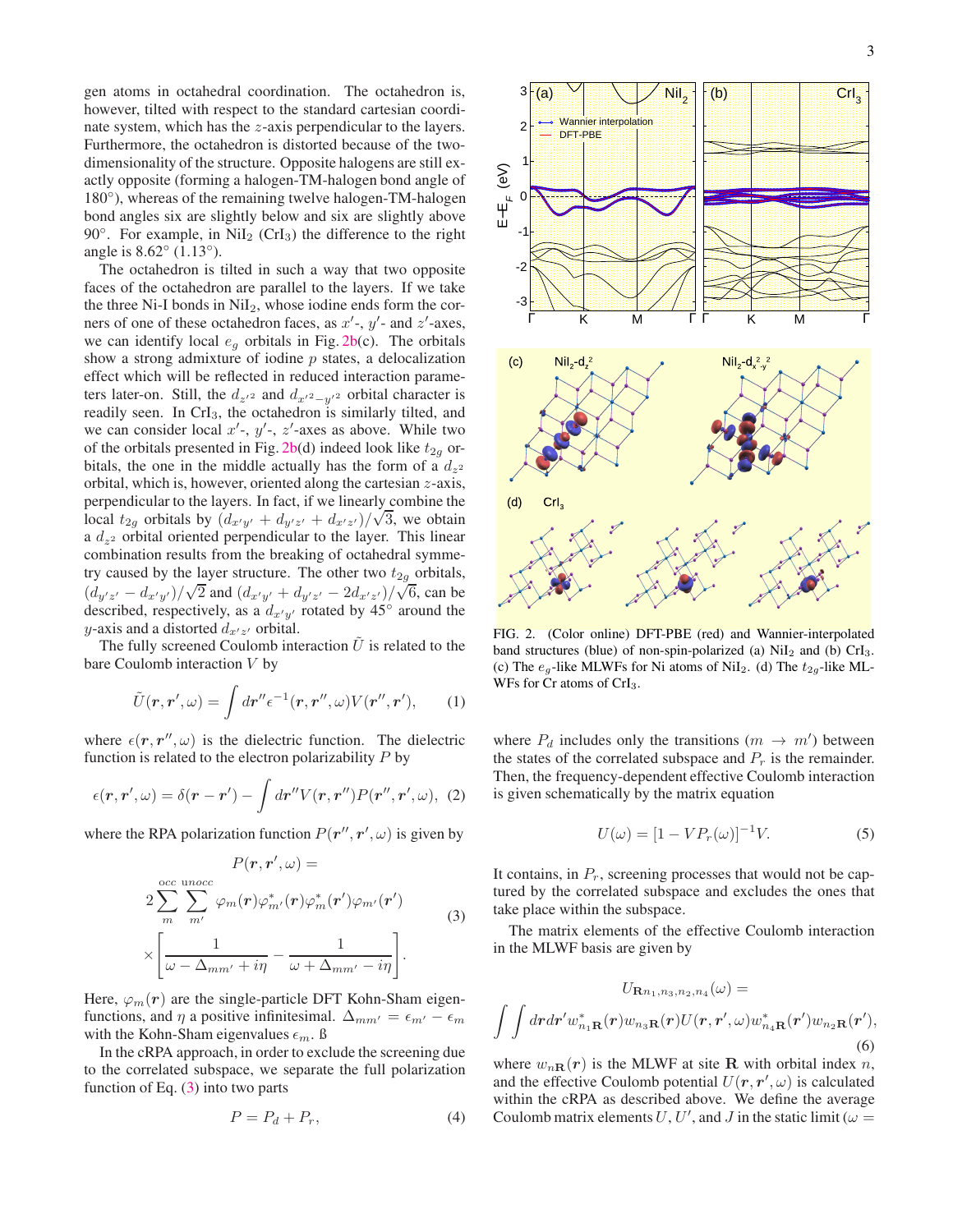<span id="page-3-1"></span>

FIG. 3. (Colors online) Orbital-resolved DOS for the non-spin-polarized  $M_2$  and  $M_3$  TM halides. Each panel shows the DOS projected onto 3d states of the *M* atom as well as on 5p states of the I atom. The two distinct groups of d bands correspond to  $t_{2g}$  and  $e_g$  bands, respectively. The former overlaps with  $5p$  states in the late TM iodides.

0) as follows [\[66,](#page-8-33) [67\]](#page-8-34):

<span id="page-3-2"></span>
$$
U = \frac{1}{L} \sum_{m} U_{mm;mm} \,, \tag{7}
$$

$$
U' = \frac{1}{L(L-1)} \sum_{m \neq n} U_{mn;mn}, \qquad (8)
$$

$$
J = \frac{1}{L(L-1)} \sum_{m \neq n} U_{mn;nm} , \qquad (9)
$$

where L is the number of localized orbitals, i.e., two for  $e_g$ and three for  $t_{2g}$  orbitals. This parametrization of partially screened Coulomb interactions is the so-called Hubbard-Kanamori parametrization. Similar to the definition of  $U$  ( $U'$ ,  $J$ ), we can also define the so-called fully screened interaction parameters  $\tilde{U}$  ( $\tilde{U}'$ ,  $\tilde{J}$ ) as well as unscreened (bare) V. The bare V provides information about the localization of Wannier functions and is a useful parameter in the interpretation of the screened Coulomb interaction parameters.

## <span id="page-3-0"></span>III. RESULTS AND DISCUSSION

In the low-energy model Hamiltonian description of correlated solids, the non-interacting one-electron part of the effective model is defined for a system, in which there is no spontaneous symmetry breaking, i.e., it is a paramagnetic (nonspin-polarized) metal. The calculation of effective Coulomb interaction parameters (Hubbard  $U$ ) should therefore be based on such a system.

To identify the correlated subspace for all studied TM halides, we present in Fig. [3](#page-3-1) orbital-resolved DOS for  $MI_2$  and  $M_{3}$ . In all compounds except for the semiconducting  $FeI<sub>2</sub>$  and  $CoI<sub>3</sub>$ , the Fermi energy falls into a group of bands, which are of  $t_{2q}$  character for the early halides,  $M = Ti$  to Mn (Ti to Fe) for  $MI_2$  ( $MI_3$ ), and of  $e_q$  character for the late halides,  $M =$  Co and Ni (Ni) for  $M_2$  ( $M_3$ ). These bands are assumed to form minimal correlated subspaces in this work. On the other hand,  $\text{FeI}_2$  and  $\text{CoI}_3$  are semiconducting with the Fermi level falling in the energy gap between the  $t_{2g}$  and  $e_q$  bands. Depending on the type of doping, electron or hole doping, only one type of bands will form the minimal correlated subspace. For these systems, we will present Hubbard U parameters for  $t_{2g}$ ,  $e_g$ , and d orbitals. The first two correspond to the zero-doping limit (or very dilute doping), since the states of the subspace are either all occupied or all empty. As hence no screening takes place in the subspace, the partially and fully screened parameters (e.g.,  $U$  and  $U$ ) are identical. The orbital-resolved DOS of  $MX_2$  and  $MX_3$  with  $X =$ Cl and Br look very similar, so the subspaces can be defined identically to those of the iodides. The  $U$  matrix element of the p-admixed  $t_{2g}$  state differs from the pure  $t_{2g}$  state by maximally 0.1 eV among the materials. The calculated Hubbard  $U$  values should therefore be applicable to standard DFT+ $U$ implementations that are based on atomic bases, as well, not only to implementations that employ Wannier functions.

In Table [I,](#page-5-0) we present the onsite average intra-orbital unscreened (bare) Coulomb interaction  $V$ , partially (fully) screened U ( $\tilde{U}$ ), as well as average inter-orbital  $U'(\tilde{U}')$  and exchange parameter  $J(\tilde{J})$ . The behavior of the bare interaction V for  $t_{2q}$  orbitals across the 3d TM atoms, from Ti to Fe, in  $MX_2$  is similar to the case of elementary TMs. The V parameter increases nearly linearly with increasing electron number, which is due to the contraction of the wave functions with increased nuclear charge and the concomitant increased localization of the Wannier functions. By contrast, the  $e_q$  orbitals exhibit the opposite trend from Fe to Ni in  $MX_2$ : The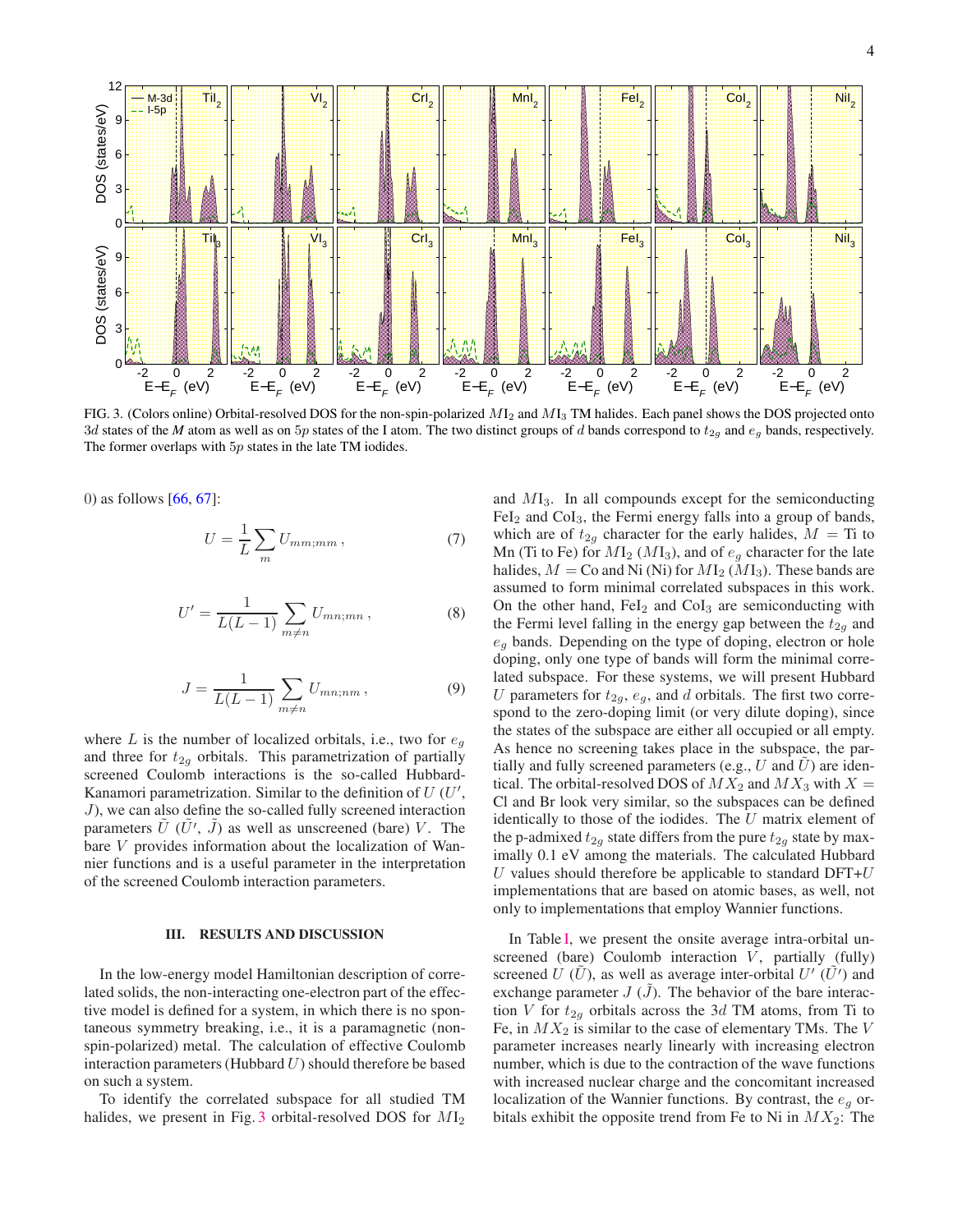V decreases. An analysis of the shape of the Wannier orbitals reveals that the coupling to neighboring halogen p states gets stronger, which makes the orbitals increasingly spill into these states giving rise to a delocalization and, therefore, to smaller V parameters. The same trend is seen for  $MX_3$  from Co to Ni. The behavior of V for the  $t_{2g}$  orbitals in the trihalides is somewhat different from that of the dihalides: While early in the series from Ti to Co we see a similar increase as in the dihalides, the values go over a maximum and drop off sharply for  $CoX_3$ . In all cases, we see a decrease of the bare V for the halide series  $MX_2$  with  $X = C1$  to I, which is likely caused by the increase of the lattice constant in this order, making the orbitals more extended.

The effects are reflected also in the band widths  $W$  of the  $t_{2q}$  and  $e_q$  bands presented in Table [I](#page-5-0) (also see Fig. [3\)](#page-3-1), which tend to decrease from Ti to Ni, similar to the case of elementary 3d TMs with the difference that, due to reduced coordination (reduced hybridization) in 2D, the  $W$  is much smaller than the corresponding values in 3d TMs, making the  $t_{2g}$  and  $e_g$  peaks in the DOS sharper and more atomic-like.

To discuss the partially screened (Hubbard  $U$ ) effective Coulomb interaction parameters, we focus on the TM iodides. As seen in Table [I,](#page-5-0) the U values for M sites in  $M_2$  ( $M_3$ ) compounds vary between 2.1−3.3 eV (1.1−3.0 eV) and decrease with moving from Ti to Ni, which can be described by the projected density of states in Fig. [3.](#page-3-1) Just below the d states there is a broad peak of iodine  $5p$  states, which should contribute with  $5p \rightarrow d$  transitions sizably to the screening. Across the series Ti to Ni, the  $5p$  states are seen to approach the  $d$  states, which effectively increases the electronic screening and, thus, acts to compensate the increase of  $U$  caused by Wannier localization, giving rise to the reduction of  $U$  parameters with increasing 3d electron number in both types of TM halides. The same behaviour is observed in Br- and Cl-based TM halides (see Table. [I\)](#page-5-0).

Moving upwards in the group of halogens, from I to Cl, the *M*−*X* bond lengths decrease. As a consequence, orbitals overlap more strongly and hybridization increases, pushing the states apart energetically. The larger energy difference makes electronic transitions  $p \rightarrow t_{2g}$  less likely and reduces electronic screening. From this, one would expect to see a tendency to larger Hubbard  $U$  values, which is, in fact, what we observe in Table [I.](#page-5-0)

Comparing the partially screened  $(U)$  with the fully screened parameters  $(U)$  gives information about the screening within the correlated subspace. Except for the semiconductors  $FeM<sub>2</sub>$  and  $CoM<sub>3</sub>$ , this screening is metallic. It is very efficient and becomes the dominant screening channel. As a consequence, the fully screened parameters  $U$  show a behavior very different from U: The values are all very small for the metallic systems and fall in the range between 0.1 and 0.5 eV, about one fifth of the  $U$  values. They do not follow a specific trend across the TM series, nor do they follow a general ordering with respect to the different kinds of halides (Cl, Br, I) as in the partially screened  $U$  parameters. Our results show that  $t_{2q} \rightarrow t_{2q}$  and  $e_q \rightarrow e_q$  transitions contribute substantially to the screening of the fully screened Coulomb interaction  $U$  in metallic systems, while in the semiconducting ones

this screening vanishes, making U identical to U for the  $t_{2g}$ and  $e_q$  orbitals, whereas the  $t_{2q} \rightarrow e_q$  transitions reduce U with respect to  $U$  for the full  $3d$  shell.

In the semiconducting cases  $FeX_2$  and  $CoX_3$ , the 3d parameters show a behavior parallel to that of the  $t_{2g}/e_g$  parameters and are larger by about 20-70%, elucidating that transitions between  $t_{2g}$  and  $e_g$  states play an important quantitative role in the electronic screening but do not affect the screening qualitatively.

In cubic symmetry, the Hubbard-Kanamori inter-orbital Coulomb interaction term U' satisfies the relation  $U' = U -$ 2*J*. This relation is nearly fulfilled in most TM halides, even though cubic symmetry is broken. The J parameters vary in the range 0.20−0.57 eV and show a behavior very much in parallel to the bare parameters  $V$ , despite the very different range of values, which reveals a more quantitative than qualitative effect of the electronic screening on the exchange parameters J.

We now compare our calculated Hubbard  $U$  values with reported ones in the literature. Besbes et al. [\[48\]](#page-8-14) calculated Hubbard U values for bulk CrCl<sub>3</sub> and CrI<sub>3</sub> and obtained U values of 1.79 eV (CrCl<sub>3</sub>) and 1.15 eV (CrI<sub>3</sub>), which are significantly smaller than our calculated Coulomb matrix elements presented in Table [I,](#page-5-0) whereas their exchange parameters are larger (0.85 and 0.78 eV) than our values. A possible reason for the disagreement is the different dimensionality of the systems, 3D versus 2D. 3D materials usually offer more screening with the consequence of smaller  $U$  parameters. There are other possible reasons: Besbes et al. employ a method different to ours, a combined cLDA/RPA scheme [\[49](#page-8-35)]. They also used a different Wannier basis. They combined chromium  $d$  and halogen  $p$  states into a larger Wannier basis for a  $dp$  tight-binding description, whereas we have employed minimal  $t_{2g}$  and  $e_g$  subspaces. And, finally, the definition of the Hubbard  $U$  parameter is different. We have calculated Hubbard-Kanamori parameters for the  $t_{2q}$  and  $e_q$  subsets (see Eq. [\(7\)](#page-3-2)), whereas Besbes et al. defined the Hubbard parameters for the full atomic  $p$  and  $d$  shells. In this different kind of U parameter the averaging is over the full matrix instead of just over the diagonal elements.

In the case of V-based trihalides, He et al. calculated  $U$  values for  $VCl<sub>3</sub>$  and  $VI<sub>3</sub>$  using the self-consistent linear response method within the cLDA approach and obtained  $U=3.35$  eV (for  $VCl_3$ ) and 3.68 eV (for  $VI_3$ ) [\[51\]](#page-8-19). These values are closer to our results.

In the following, we discuss the appearance of ferromagnetism in TM halides. The ferromagnetic state is the ground state for most of the TM trihalides  $MX_3$ , while TM dihalides  $MX_2$  exhibit diverse magnetic behavior ranging from halfmetallic ferromagnetism (FeCl<sub>2</sub>) to antiferromagnetism ( $VI_2$ ) and from 120°-antiferromagnetism (MnI<sub>2</sub>) to helical magnetism  $(NiI<sub>2</sub>)$ . A richness of magnetic phases that results from the triangular lattice of  $M$  atoms, which frustrates the exchange coupling. Such a frustration is not present for  $MX_3$ compounds, where  $M$  atoms reside on a bi-partite (honeycomb) lattice. The calculation of  $U$  parameters for such complex magnetic ground states is beyond the scope of the present paper. Note that such a calculation would require the full  $3d$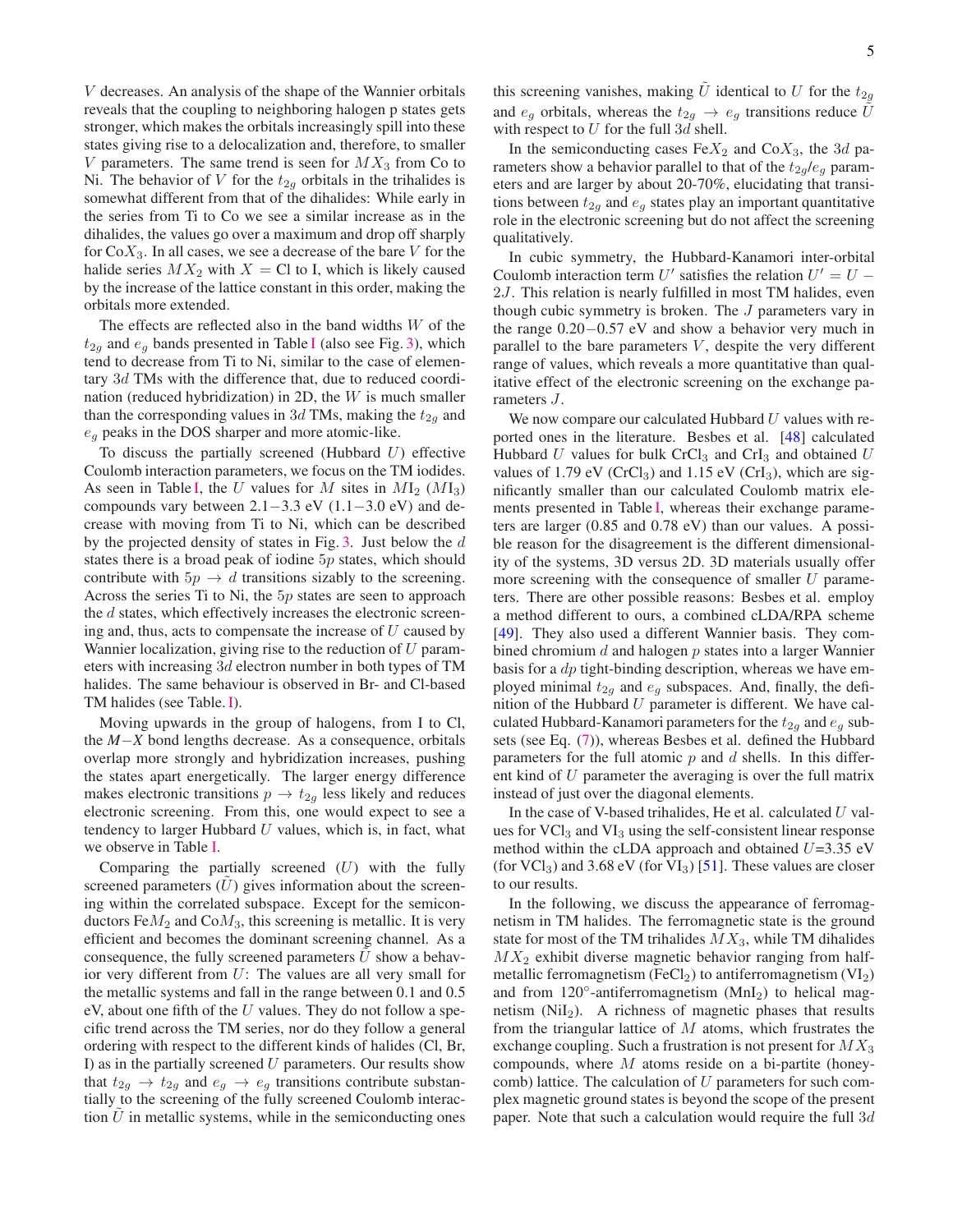<span id="page-5-0"></span>TABLE I. Lattice constants a, orbital type of correlated subspace, bandwidth W, onsite average intra-orbital bare V, partially (fully) screened  $U(\tilde{U})$ , inter-orbital partially (fully) screened  $U'(\tilde{U}')$ , partially (fu DOS at the Fermi level  $D(E_F)$  for  $MX_2$  and  $MX_3$  compounds.

| $MX_{2/3}$        | a(A) | orbitals             | W(eV) | V(eV) | $U(\tilde{U})$ (eV) | $U'\,(\tilde{U}')$ (eV) | $J(\tilde{J})$ (eV) | U/W  | $D(E_F)$ |
|-------------------|------|----------------------|-------|-------|---------------------|-------------------------|---------------------|------|----------|
| TiCl <sub>2</sub> | 3.56 | $t_{2g}$             | 1.43  | 14.07 | 5.07(0.87)          | 4.22(0.43)              | 0.43(0.23)          | 3.55 | 0.45     |
| TiBr <sub>2</sub> | 3.73 | $t_{2g}$             | 1.31  | 13.32 | 4.26(0.79)          | 3.47(0.41)              | 0.39(0.19)          | 3.25 | 0.51     |
| TiI <sub>2</sub>  | 4.11 | $t_{2g}$             | 1.15  | 11.70 | 3.26(0.63)          | 2.61(0.32)              | 0.33(0.16)          | 2.83 | 0.73     |
| VCl <sub>2</sub>  | 3.62 | $t_{2g}$             | 1.20  | 15.95 | 4.60(0.95)          | 3.62(0.63)              | 0.51(0.16)          | 3.83 | 1.28     |
| VBr <sub>2</sub>  | 3.81 | $t_{2g}$             | 1.03  | 14.96 | 3.98(0.86)          | 3.03(0.57)              | 0.49(0.16)          | 3.86 | 1.91     |
| VI <sub>2</sub>   | 4.08 | $t_{2g}$             | 0.94  | 13.63 | 3.10(0.44)          | 2.33(0.27)              | 0.39(0.10)          | 3.30 | 2.25     |
| CrCl <sub>2</sub> | 3.55 | $t_{2g}$             | 1.05  | 17.32 | 4.13(0.23)          | 3.13(0.03)              | 0.54(0.09)          | 3.93 | 4.50     |
| CrBr <sub>2</sub> | 3.74 | $t_{2g}$             | 0.99  | 16.51 | 3.64(0.23)          | 2.68(0.06)              | 0.51(0.08)          | 3.68 | 4.87     |
| CrI <sub>2</sub>  | 3.99 | $t_{2g}$             | 0.96  | 14.88 | 2.96(0.26)          | 2.16(0.07)              | 0.42(0.10)          | 3.08 | 3.64     |
| MnCl <sub>2</sub> | 3.64 | $t_{2g}$             | 0.85  | 19.10 | 3.71(0.82)          | 2.69(0.62)              | 0.56(0.08)          | 4.36 | 6.41     |
| MnBr <sub>2</sub> | 3.84 | $t_{2g}$             | 0.81  | 18.12 | 3.25(0.29)          | 2.29(0.06)              | 0.52(0.07)          | 4.01 | 6.02     |
| MnI <sub>2</sub>  | 4.12 | $t_{2g}$             | 0.75  | 17.19 | 2.76(0.26)          | 1.90(0.04)              | 0.46(0.06)          | 3.68 | 4.18     |
| FeCl <sub>2</sub> | 3.49 | $t_{2g}$             | 1.10  | 20.11 | 3.50(3.50)          | 2.43(2.43)              | 0.56(0.56)          | 3.18 | $0.00\,$ |
|                   |      | $\boldsymbol{e}_g$   | 0.70  | 17.00 | 3.06(3.06)          | 2.06(2.06)              | 0.50(0.50)          | 4.37 | 0.00     |
|                   |      | $\boldsymbol{d}$     | 2.41  | 19.96 | 5.97(3.21)          | 4.84(2.42)              | 0.57(0.42)          | 2.48 | 0.00     |
| FeBr <sub>2</sub> | 3.69 | $t_{2g}$             | 0.97  | 19.02 | 3.14(3.14)          | 2.11(2.11)              | 0.53(0.53)          | 3.24 | 0.00     |
|                   |      | $\boldsymbol{e}_g$   | 0.78  | 15.24 | 2.64(2.64)          | 1.76(1.76)              | 0.44(0.44)          | 3.38 | 0.00     |
|                   |      | $\boldsymbol{d}$     | 2.37  | 19.13 | 5.21(3.07)          | 3.86(2.20)              | 0.55(0.42)          | 2.20 | 0.00     |
| FeI <sub>2</sub>  | 3.98 | $t_{2g}$             | 0.80  | 17.39 | 2.52(2.52)          | 1.66(1.66)              | 0.44(0.44)          | 3.15 | 0.00     |
|                   |      | $\boldsymbol{e}_g$   | 0.91  | 12.83 | 2.03(2.03)          | 1.36(1.36)              | 0.33(0.33)          | 2.23 | 0.00     |
|                   |      | $\boldsymbol{d}$     | 2.21  | 17.64 | 4.07(3.05)          | 2.98(1.67)              | 0.53(0.38)          | 1.84 | 0.00     |
| CoCl <sub>2</sub> | 3.49 | $\boldsymbol{e}_g$   | 0.59  | 16.51 | 3.18(0.38)          | 2.20(0.26)              | 0.49(0.06)          | 5.39 | 3.26     |
| CoBr <sub>2</sub> | 3.73 | $\boldsymbol{e}_{g}$ | 0.61  | 14.93 | 2.67(0.19)          | 1.82(0.07)              | 0.42(0.06)          | 4.38 | 3.51     |
| Col <sub>2</sub>  | 3.92 | $\boldsymbol{e}_{g}$ | 0.64  | 12.26 | 2.16(0.16)          | 1.52(0.03)              | 0.32(0.07)          | 3.38 | 4.54     |
| NiCl <sub>2</sub> | 3.45 |                      | 0.53  | 15.17 | 3.37(0.16)          | 2.43(0.04)              | 0.47(0.06)          | 6.36 | 4.12     |
| NiBr <sub>2</sub> | 3.64 | $\boldsymbol{e}_g$   | 0.59  | 13.52 | 3.09(0.22)          | 2.27(0.07)              | 0.41(0.07)          | 5.24 | 3.28     |
| NiI <sub>2</sub>  | 3.94 | $\boldsymbol{e}_{g}$ | 0.62  | 10.60 | 2.36(0.44)          | 1.78(0.27)              | 0.29(0.09)          | 3.81 | 2.76     |
|                   |      | $\boldsymbol{e}_g$   |       |       |                     |                         |                     |      |          |
| TiCl <sub>3</sub> | 5.88 | $t_{2g}$             | 1.16  | 14.48 | 4.62(0.68)          | 3.75(0.24)              | 0.46(0.22)          | 3.98 | 1.09     |
| TiBr <sub>3</sub> | 6.27 | $t_{2g}$             | 1.08  | 14.15 | 3.97(0.51)          | 3.12(0.16)              | 0.43(0.17)          | 3.68 | 0.82     |
| TiI <sub>3</sub>  | 6.62 | $t_{2g}$             | 1.01  | 12.86 | 2.99(0.37)          | 2.26(0.06)              | 0.38(0.15)          | 2.96 | 0.61     |
| VCl <sub>3</sub>  | 6.04 | $t_{2g}$             | 0.91  | 16.28 | 4.49(0.31)          | 3.46(0.04)              | 0.54(0.14)          | 4.93 | 1.17     |
| VBr <sub>3</sub>  | 6.33 | $t_{2g}$             | 0.86  | 15.59 | 3.82(0.36)          | 2.84(0.09)              | 0.51(0.14)          | 4.44 | 1.86     |
| $\rm{VI_{3}}$     | 6.86 | $t_{2g}$             | 0.82  | 14.47 | 2.91(0.28)          | 2.07(0.06)              | 0.44(0.12)          | 3.55 | 2.44     |
| CrCl <sub>3</sub> | 5.75 | $t_{2g}$             | 0.81  | 16.53 | 4.08(0.48)          | 3.07(0.20)              | 0.53(0.17)          | 5.04 | 2.72     |
| CrBr <sub>3</sub> | 6.34 | $t_{2g}$             | 0.76  | 16.24 | 3.50(0.31)          | 2.52(0.12)              | 0.51(0.10)          | 4.61 | 2.40     |
| CrI <sub>3</sub>  | 6.85 | $t_{2g}$             | 0.61  | 15.29 | 2.67(0.25)          | 1.84(0.10)              | 0.44(0.08)          | 4.38 | 2.47     |
| MnCl <sub>3</sub> | 6.08 | $t_{2g}$             | 0.85  | 18.05 | 3.64(0.56)          | 2.63(0.30)              | 0.55(0.13)          | 4.28 | 2.15     |
| MnBr <sub>3</sub> | 6.39 | $t_{2g}$             | 0.79  | 17.28 | 3.15(0.55)          | 2.19(0.31)              | 0.51(0.13)          | 3.99 | 3.19     |
| MnI <sub>3</sub>  | 6.85 | $t_{2g}$             | 0.65  | 15.73 | 2.62(0.48)          | 1.61(0.26)              | 0.44(0.12)          | 4.03 | 3.39     |
| FeCl <sub>3</sub> | 6.05 | $t_{2g}$             | 0.82  | 18.14 | 3.30(0.33)          | 2.32(0.14)              | 0.54(0.09)          | 4.02 | 2.52     |
| FeBr <sub>3</sub> | 6.43 | $t_{2g}$             | 0.78  | 17.24 | 2.85(0.29)          | 1.92(0.11)              | 0.50(0.09)          | 3.65 | 2.47     |
| FeI <sub>3</sub>  | 6.97 | $t_{2g}$             | 0.69  | 15.29 | 2.14(0.22)          | 1.37(0.03)              | 0.41(0.08)          | 3.10 | 2.62     |
| CoCl <sub>3</sub> | 6.07 | $t_{2g}$             | 0.65  | 16.82 | 2.95(2.95)          | 2.05(2.05)              | 0.50(0.50)          | 4.54 | 0.00     |
|                   |      | $\boldsymbol{e}_{g}$ | 0.45  | 13.95 | 2.43(2.43)          | 1.67(1.67)              | 0.38(0.38)          | 5.40 | 0.00     |
|                   |      | $\boldsymbol{d}$     | 1.72  | 16.21 | 3.60(2.70)          | 2.67(2.04)              | 0.47(0.35)          | 2.09 | 0.00     |
| CoBr <sub>3</sub> | 6.30 | $t_{2g}$             | 0.93  | 14.47 | 2.45(2.45)          | 1.67(1.67)              | 0.43(0.43)          | 2.63 | 0.00     |
|                   |      | $\boldsymbol{e}_g$   | 0.78  | 12.84 | 2.11(2.11)          | 1.42(1.42)              | 0.34(0.34)          | 2.71 | 0.00     |
|                   |      | $\boldsymbol{d}$     | 2.45  | 14.27 | 3.08(2.23)          | 2.26(1.71)              | 0.39(0.31)          | 1.26 | 0.00     |
| Col <sub>3</sub>  | 6.81 | $t_{2g}$             | 1.62  | 10.34 | 1.34(1.34)          | 0.94(0.94)              | 0.24(0.24)          | 0.83 | 0.00     |
|                   |      | $\boldsymbol{e}_g$   | 1.10  | 10.92 | 1.48(1.48)          | 0.96(0.96)              | 0.26(0.26)          | 1.35 | 0.00     |
|                   |      | $\boldsymbol{d}$     | 3.32  | 10.65 | 2.10(1.40)          | 1.55(1.05)              | 0.24(0.18)          | 0.63 | $0.00\,$ |
| NiCl <sub>3</sub> | 6.05 | $\boldsymbol{e}_g$   | 0.63  | 11.76 | 2.01(0.15)          | 1.39(0.04)              | 0.31(0.06)          | 3.19 | 2.52     |
| NiBr <sub>3</sub> | 6.16 | $\boldsymbol{e}_g$   | 0.75  | 10.55 | 1.79(0.25)          | 1.22(0.11)              | 0.28(0.07)          | 2.39 | 1.85     |
| NiI <sub>3</sub>  | 6.64 | $\boldsymbol{e}_g$   | 0.91  | 8.55  | 1.08(0.24)          | 0.69(0.10)              | 0.20(0.07)          | 1.19 | 1.40     |
|                   |      |                      |       |       |                     |                         |                     |      |          |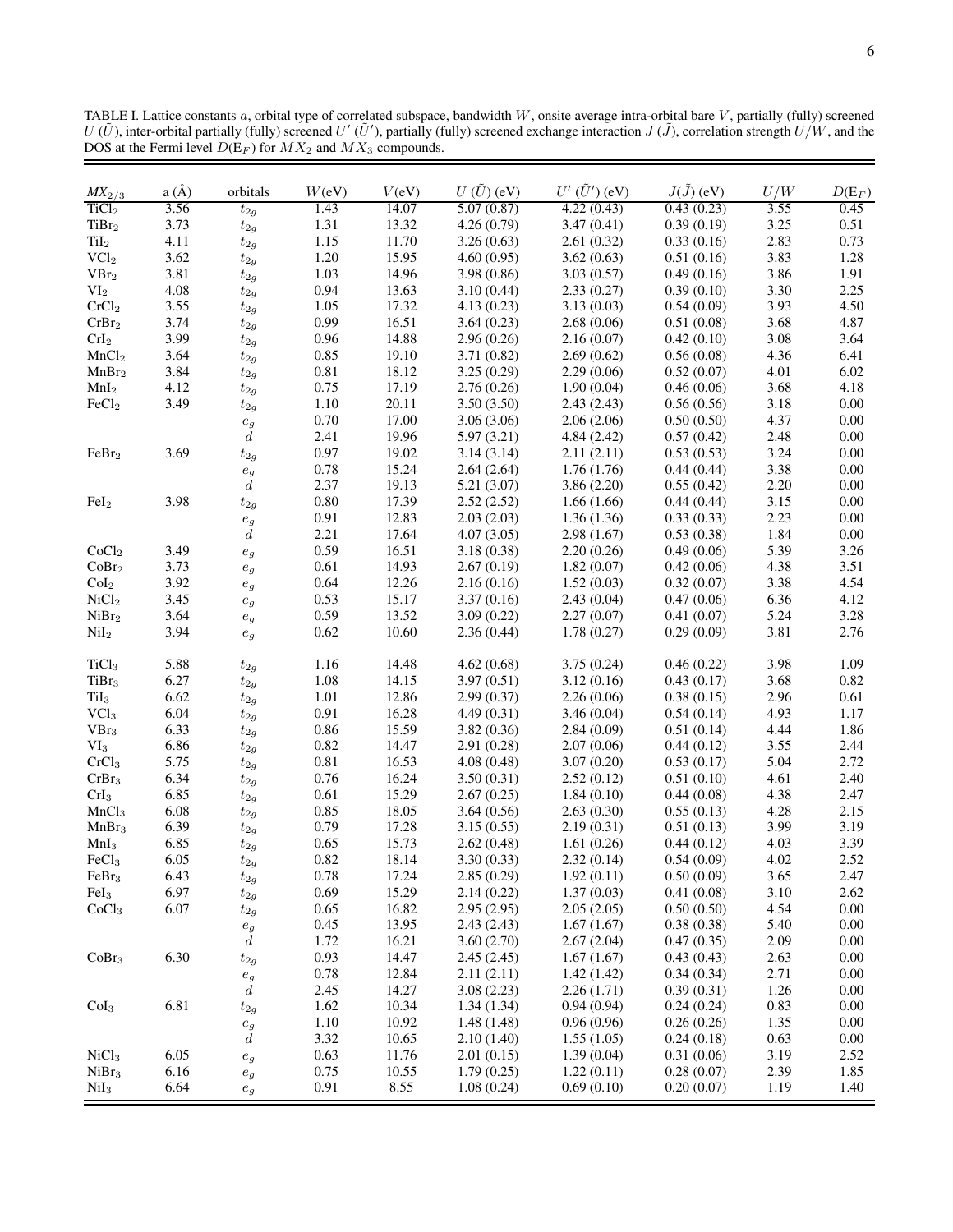<span id="page-6-0"></span>

FIG. 4. (Colors online) (a) Stoner criterion for  $M_2$  and  $M_3$  TM halides. (b) Calculated magnetic moments (in units of  $\mu_B$ ) of TM atoms for  $MI_2$  and  $MI_3$  TM halides.

shell to be included in the correlated subspace. The present values for the minimal  $t_{2g}$  and  $e_g$  subspaces would not be immediately applicable in this case.

Among the TM trihalides,  $CrI<sub>3</sub>$  is of particular interest for spintronic applications as well as theories of low-dimensional magnetism because it was one of the first materials in which ferromagnetism was detected experimentally in the monolayer limit. It is a ferromagnetic semiconductor with a Curie temperature of 45 K in the monolayer and 61 K in the bulk.

As the  $MX_2$  and  $MX_3$  halides contain partially filled 3d TM atoms, we can use the simple Stoner model to discuss the appearance of ferromagnetism in these materials. The Stoner criterion for ferromagnetism is given by  $I \cdot D(E_F) > 1$ , where I is the Stoner parameter and  $D(E_F)$  is the DOS at the Fermi energy in the nonmagnetic state. The Hartree-Fock solution of the multiorbital Hubbard model gives a relationship between the Stoner parameter  $I$ , Hubbard  $U$ , and exchange  $J$ by  $I = (U + 6J)/5[68]$  $I = (U + 6J)/5[68]$ . Stollhoff et al. showed that in elementary TMs the electron correlations reduce I by roughly 40%. We note that the magnetism in some of the TM halides might not be describable by the simple Stoner mechanism. For example,  $MnI<sub>2</sub>$  has an antiferromagnetic (120 degrees) ground state. For reasons of consistency, we nevertheless discuss the Stoner condition for all materials and leave more detailed analyses taking into account Hund's rule coupling for future studies. In Fig. [4](#page-6-0) (a) we present the correspondingly scaled Stoner parameter  $I \cdot D(E_F)$  for iodine-based compounds. The experimentally observed and theoretically predicted ferromagnetic TM halides satisfy the Stoner criterion, and the paramagnetic state is unstable toward the formation of ferromagnetism, which reasonably agrees with the results of spin-polarized DFT total energy calculations and the large magnetic moments presented in Fig. [4\(](#page-6-0)b). The failure of the Stoner criterion to predict the ferromagnetism of  $FeI<sub>2</sub>$  is due to the fact that this compound is a semiconductor, while the Stoner criterion is based on a metallic parent (non-interacting) limit.

With this tendency to form magnetic ground states, one might wonder whether and to what degree the Hubbard U parameters would change if a magnetic ground state were taken as reference system instead of the non-spin-polarized one. For instance for the case of  $MnI<sub>2</sub>$ , we obtain a U value of 3.37 eV, which is not too different from the paramagnetic case (2.76 eV). This might be due to the fact that the formation of the magnetic moments predominantly affects the low-energy states, but these are just the ones that make up the correlated subspace whose screening channels are eliminated from the effective Hubbard U interaction.

Finally, we want to briefly discuss the strength of the electronic correlations in 2D TM halides. Qualitatively, the correlation strength is defined as the ratio of the effective Coulomb interaction U to the bandwidth  $W$  ( $U/W$ ). [I](#page-5-0)n Table I we present  $U/W$  values for all TM halides. Note that the  $U/W$ values are calculated for a non-spin-polarized (paramagnetic) state. In the case of  $MX_2$  and ignoring the non-metallic system (Fe $X_2$ ), the correlation strength  $U/W$  tends to increase from Ti- to Ni-based materials. There is no clear trend in the trihalides, although a strong decrease of  $U/W$  is noted for the  $e_a$  subspace in the iodides and, less pronounced, also in the bromides. For most of the metallic TM halides, we find  $U/W > 2$  with maxima for NiCl<sub>2</sub> and CrCl<sub>3</sub>. We thus expect electron correlations to be strong in these materials. They should play an important role in model Hamiltonian studies of the TM halides.

As a consequence of  $U/W > 1$ , one may expect rich correlation phenomena such as magnetic order, Mottinsulating phases, etc. For instance, in contrast to experimental results $[46, 47]$  $[46, 47]$  $[46, 47]$  showing insulating behavior in  $VI_3$ , the partially filled bands in PBE calculations give rise to a half-metallic behavior[\[50,](#page-8-15) [51](#page-8-19)]. This implies that electronelectron interactions play a crucial role in electronic and magnetic properties of TM halides, especially in the systems with nearly half-filled  $3d$  bands. Applying the DFT+ $U$  method with  $U=3.8$  eV to  $MnX_2$  dihalides not only increases the band gap but also results in ferromagnetic order, whereas these systems remain antiferromagnetic when calculated with-out U [\[41\]](#page-8-7). In the case of VI<sub>3</sub>, DFT+U employing U=3.5 eV opens a finite band-gap of about 0.84 eV [\[50](#page-8-15)], which is in agreement with experiments, while the system is a halfmetal within DFT-PBE.  $VI_3$  is therefore commonly classified as a Mott insulator. This inconsistency between experiment and DFT-PBE has also been found for Cr*X*3, manifesting a possible Mott insulating state[\[31,](#page-8-6) [36](#page-8-37)]. Experimentally,  $CrI<sub>3</sub>$  is insulating  $[24, 25, 28]$  $[24, 25, 28]$  $[24, 25, 28]$  $[24, 25, 28]$  $[24, 25, 28]$  even above the Curie temperature, which suggests that the band-gap does not stem from the exchange splitting (i.e, from magnetism) but that the strong electron-electron correlation is responsible for the formation of the band gap in this material. There are theoretical works that argue that the band gap of Cr-based trihalides can be described as a mixture of Mott-Hubbard and charge-transfer type[\[36\]](#page-8-37). Note that layered materials that exhibit a Mottinsulating character are very rare. The Mott phase has been experimentally discovered in bilayer twisted graphene<sup>[\[69–](#page-8-39)–</sup>  $71$ ],  $\sqrt{13} \times \sqrt{13}$  supercell of 1T-TaS(Se)<sub>2</sub> and 1T-NbSe<sub>2</sub> materials (the Star of David cluster)[\[72](#page-8-41)[–74\]](#page-8-42), and TM phosphorous trichalcogenides[\[75\]](#page-8-43), *M*PX3, where *M* is a TM and *X* are chalcogen elements, which were confirmed by *ab initio* calculations [\[71,](#page-8-40) [76](#page-9-0), [77\]](#page-9-1). In all mentioned monolayers, the observed insulating phase has been discussed to originate from the presence of narrow bands around the Fermi energy. For example, in the distorted phase of  $1T-TaS<sub>2</sub>$ , there is a flat band with mainly  $d_{z^2}$  character at  $E_F$  which increases  $U/W$  sub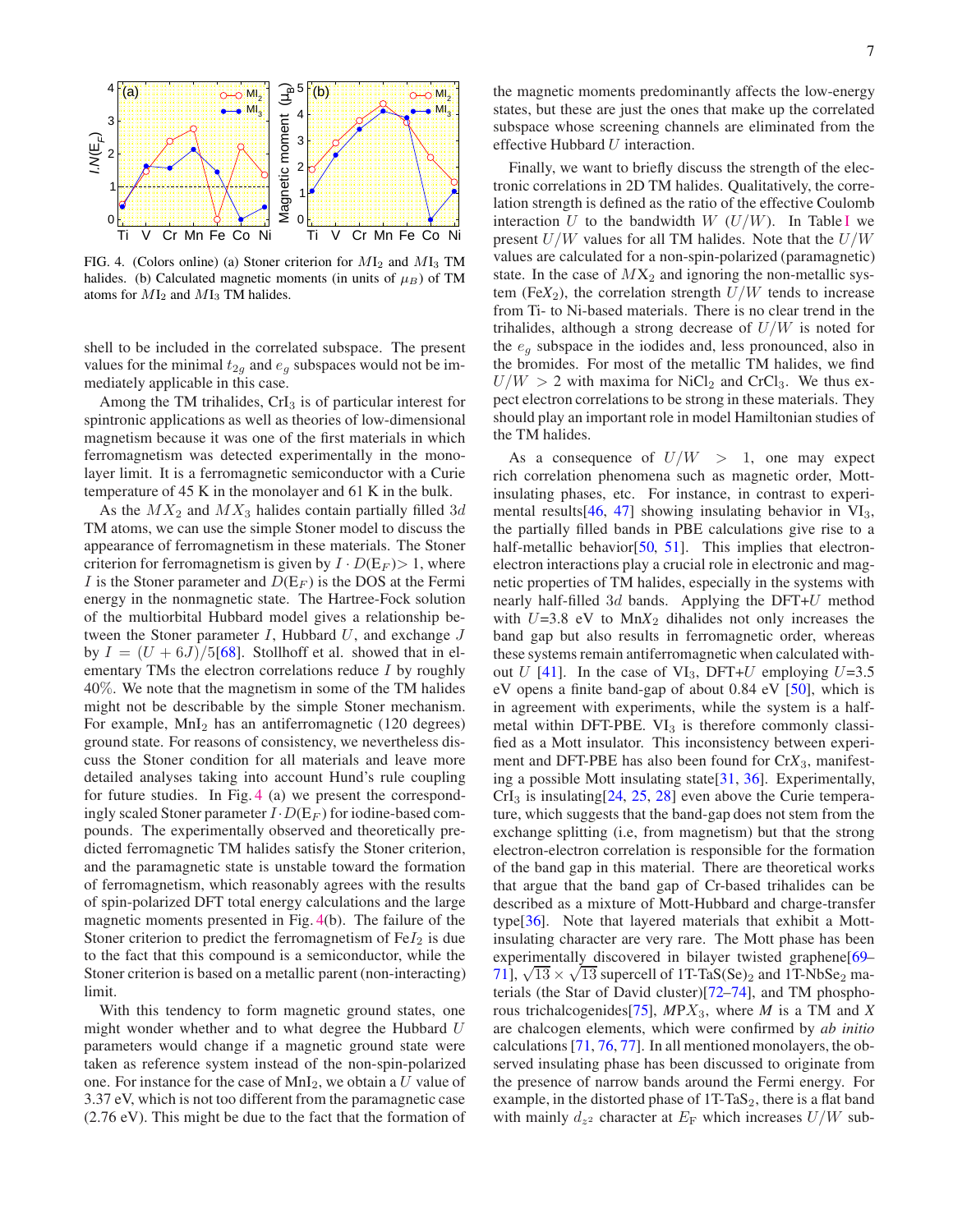stantially [\[78](#page-9-2)[–80](#page-9-3)], even though the Coulomb interaction parameter  $U$  has been calculated to be 0.4 eV only  $[80]$ , which is significantly smaller than the corresponding value  $U=2.27$ eV in undistorted 1T-TaS<sub>2</sub> [\[81\]](#page-9-4). Such narrow bands, of  $t_{2q}$  or  $e_q$  character, are also present in CrI<sub>3</sub>, VI<sub>3</sub>, and NiI<sub>2</sub>, resulting in a large  $U/W$  difference between TM halides and elementary TMs.

## <span id="page-7-11"></span>IV. SUMMARY AND OUTLOOK

We have performed systematic *ab initio* calculations to determine the strength of the effective Coulomb interaction (Hubbard  $U$ ) between localized electrons in various 2D TM Halides with formulas  $MX_2$  and  $MX_3$  ( $M=Ti$ , V, Cr, Mn, Fe, Co, Ni; *X*=Cl, Br, I) employing the parameter-free cRPA scheme. We found that in most of the metallic TM halides (in the non-magnetic state) the Hubbard U parameters for  $t_{2g}$  or  $e_q$  electrons are larger than 3.0 eV, and the band widths W are less than 1.0 eV. As a consequence, we find that  $U/W > 1$ . So, these materials can be classified as moderately to strongly correlated systems. The correlation strength in TM halides is much larger than the corresponding values in elementary TMs and TM compounds. Furthermore, using the calculated  $U$  and J values we discuss the stability of the ferromagnetic ordering within the Stoner model. The obtained Coulomb interaction parameters are important both for a basic understanding of the physics of TM halides and for use in model Hamiltonians applied to describe electronic, magnetic, and optical properties of these materials.

The ferromagnetic state of  $MX_3$  compounds can undergo thermal and quantum fluctuations. The thermal fluctuations are relevant to all of them. This provides a nice experimental handle to study the role of the underlying magnetic background in transport and other properties by tuning the temperature across the Curie temperature. This is a unique opportunity not present in generic two-dimensional materials. For the compounds with small magnetic moment, the quantum fluctuations are expected to play a significant role. The effective theory of small fluctuations around a magnetically ordered state is known as non-linear sigma model [\[82](#page-9-5)]. They describe spin-1 bosons known as magnons. Such bosons can mediate forces between the electrons, pretty much the same way gauge bosons (photons) mediate the Coulomb interactions. The part of the interaction mediated by spin-1 bosons can-not be screened [\[83\]](#page-9-6). Therefore our  $MX_3$  compounds having smaller magnetic moments are expected to display many unexpected correlation phenomena, such as non-Fermi liquids. The present paradigm for study of correlation physics in 2D systems, unlike high temperature superconductors or heavy fermion systems are not buried in the bulk, but live in a true 2D layer. They can therefore enjoy most of the control and functionalization methods developed in the context of graphene [\[84](#page-9-7)].

Furthermore, in analogy to graphene nanoribbons [\[85\]](#page-9-8) where armchair ribbons offer low-energy one-dimensional bands, the nanoribbons of TM halides are expected to serve as a new platform for strongly correlated one-dimensional bands. Such bands are spatially separated from the other bands, and hence the fascinating Luttinger physics can be studied using local probes. Also gapping out the edge modes in such ribbons [\[86\]](#page-9-9) in the present correlated systems can be an interesting framework for electronic applications that require an energy gap, albeit with substantial Mott character.

#### Acknowledgements

E.S. and I.M. gratefully acknowledge funding provided by the European Union (EFRE, Project No. ZS/2016/06/79307).

- <span id="page-7-0"></span>[1] A. K. Geim and K. S. Novoselov, Nat. Mater. 6, 183 (2007).
- <span id="page-7-1"></span>[2] M. I. Katsnelson, Mater. Today 10, 20 (2007).
- <span id="page-7-2"></span>[3] Han, W., Kawakami, R. K., Gmitra, M. and Fabian, J., Nat. Nanotechnol. 9, 794–807 (2014).
- [4] H. Ohno, D. Chiba, F. Matsukura, T. Omiya, E. Abe, T. Dietl, Y. Ohno, and K. Ohtani, Nature 408, 944 (2000).
- <span id="page-7-3"></span>[5] M. Ashton, D. Gluhovic, S. B. Sinnott, J. Guo, D. A. Sweart, and R. G. Hennig Nano Lett. 17, 5251 (2017).
- <span id="page-7-4"></span>[6] E. Şaşıoğlu, S. Blügel, and I. Mertig, ACS Appl. Electron. Mater. 1, 1552 (2019)
- <span id="page-7-5"></span>[7] N. D. Mermin and H. Wagner, Phys. Rev. Lett. 17, 1133 (1966).
- <span id="page-7-6"></span>[8] J. O. Sofo, A. S. Chaudhari, and G. D. Barber, Phys. Rev. B 75, 153401 (2007).
- [9] E. Şaşıoğlu, H. Hadipour, C. Friedrich, S. Blügel, and I.Mertig, Phys. Rev. B 95, 060408(R) (2017).
- [10] D. W. Boukhvalov, M. I. Katsnelson, and A. I. Lichtenstein, Phys. Rev. B 77, 035427 (2008).
- [11] D. C. Elias, R. R. Nair, T. M. G. Mohiuddin, S. V. Morozov, P. Blake, M. P. Halsall, A. C. Ferrari, D. W. Boukhvalov, M. I. Katsnelson, A. K. Geim, and K. S. Novoselov, Science 323, 610 (2009).
- <span id="page-7-7"></span>[12] J. Zhou, Q.Wang, Q. Sun, X. S. Chen, Y. Kawazoe, and P. Jena, Nano Lett. 9, 3867 (2009).
- <span id="page-7-8"></span>[13] O. V. Yazyev and L. Helm, Phys. Rev. B **75**, 125408 (2007).
- [14] H. Hadipour, Phys. Rev. B 99, 075102 (2019).
- [15] M. M. Ugeda, I. Brihuega, F. Guinea, and J. M. Gomez-Rodriguez, Phys. Rev. Lett. 104, 096804 (2010).
- [16] K. M. McCreary, A. G. Swartz,W. Han, J. Fabian, and R. K. Kawakami, Phys. Rev. Lett. 109, 186604 (2012).
- <span id="page-7-9"></span>[17] R. R. Nair, M. Sepioni, I-Ling Tsai, O. Lehtinen, J. Keinonen, A. V. Krasheninnikov, T. Thomson, A. K. Geim, and I. V. Grigorieva, Nat. Phys. 8, 199 (2012).
- <span id="page-7-10"></span>[18] S. S. Rao, S. N. Jammalamadaka, A. Stesmans, V. V. Moshchalkov, J. v. Tol, D. V. Kosynkin, A. Higginbotham-Duque, and J. M. Tour, Nano Lett. 12, 1210 (2012).
- [19] G. Zsolt Magda, X. Jin, I. Hagymasi, P. Vancso, Z. Osvath, P. Nemes-Incze, C. Hwang, L. P. Biro, and L. Tapaszto, Nature (London) 514, 608 (2014).
- [20] H. Feldner, Z. Y. Meng, T. C. Lang, F. F. Assaad, S.Wessel, and A. Honecker, Phys. Rev. Lett. 106, 226401 (2011).
- [21] X. Li, X. Wang, L. Zhang, S. Lee, and H. Dai, Science 319, 1229 (2008).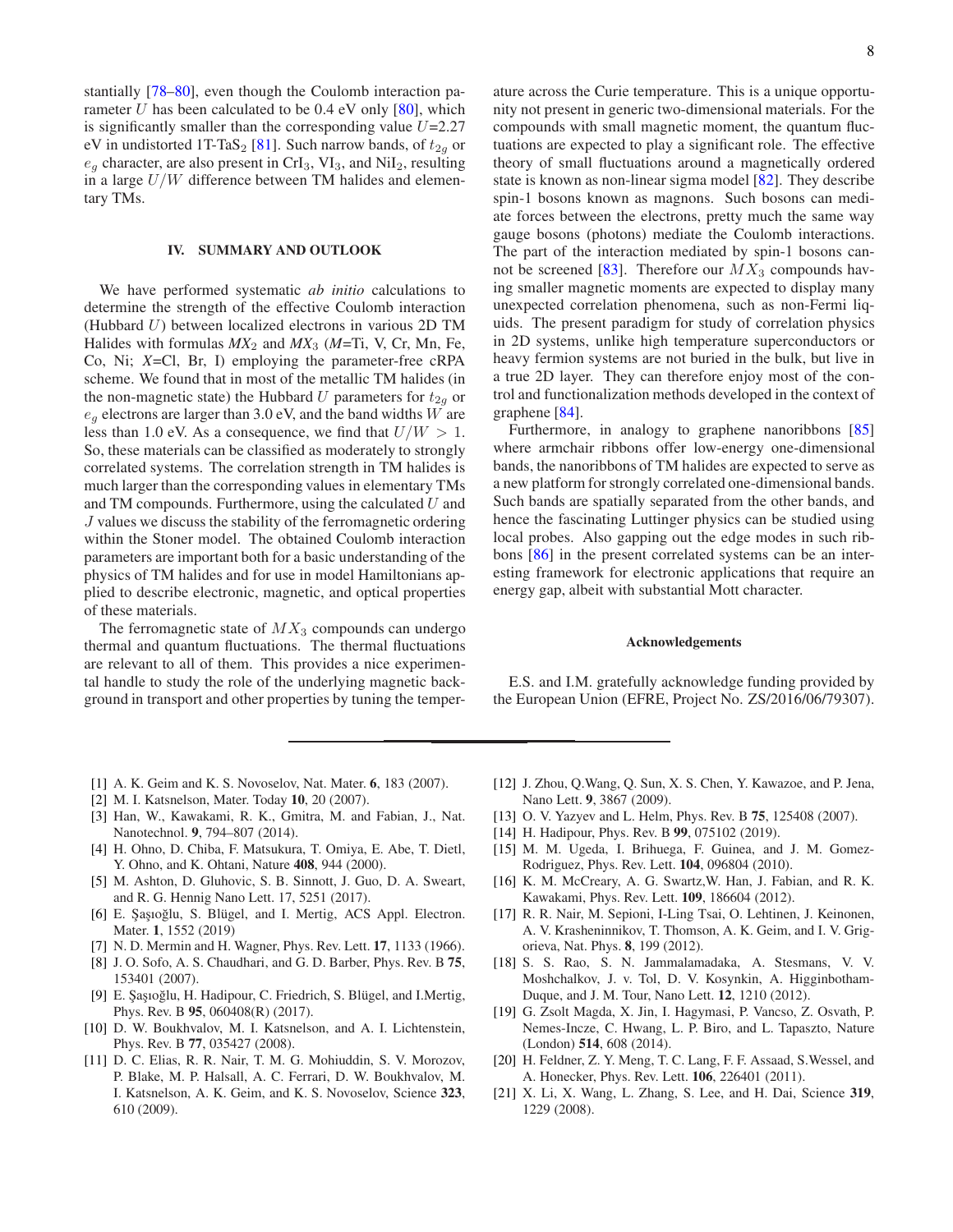- <span id="page-8-0"></span>[22] H. Hadipour, E. Şaşıoğlu, F. Bagherpour, C. Friedrich, S. Blügel, and I. Mertig, Phys. Rev. B 98, 205123 (2018).
- <span id="page-8-1"></span>[23] Ch. Gong, L. Li, Zh. Li, H. Ji, A. Stern, Y. Xia, T. Cao, W. Z. Q. Qiu, R. J. Cava, Steven G. Louie, J. Xia, and X. Zhang, Nature 546, 265–269 (2017).
- <span id="page-8-2"></span>[24] B. Huang, G. Clark, E. Navarro-Moratalla, D. R. Klein, R. Cheng, K. L. Seyler, D. Zhong, E. Schmidgall, M. A. McGuire, D. H. Cobden, W. Yao, Di Xiao, P. Jarillo-Herrero, and X. Xu, Nature 546, 270 (2017).
- <span id="page-8-38"></span>[25] K. L. Seyler, D. Zhong, D. R. Klein, Sh. Gao, X. Zhang, B. Huang, E. Navarro-Moratalla, L. Yang, D. H. Cobden, M. A. McGuire, W. Yao, D. Xiao, P. Jarillo-Herrero, and X. Xu, Nature Physics 14, 277 (2018).
- [26] D. Shcherbakov, P. Stepanov, D. Weber, Y. Wang, J. Hu, Y. Zhu, K. Watanabe, T. Taniguchi, Zh. Mao, W. Windl, J. Goldberger, M. Bockrath, Ch. N. Lau, Nano Lett. 18, 4214 (2018).
- [27] B. Shabbir, M. Nadeem, Zh. Dai, M. Fuhrer, Q. K. Xue, X. Wang, Q. Bao, Applied Physics Reviews 5, 041105 (2018).
- <span id="page-8-3"></span>[28] Sh. Jiang, L. Li, Z. Wang, K. F. Mak, and J. Shan, Nature Nanotechnology, 13, 549 (2018).
- <span id="page-8-4"></span>[29] M. Bonilla, S. Kolekar, Y. Ma, H. C. Diaz, V. Kalappattil, R. Das, T. Eggers, H. R. Gutierrez, M. H. Phan and M. Batzill, Nature Nanotechnology 13, 289 (2018).
- <span id="page-8-5"></span>[30] D. J. OHara, T. Zhu, A. H. Trout, A. S. Ahmed, Y. K. Luo, Ch. H. Lee, M. R. Brenner, S. Rajan, J. A. Gupta, D. W. McComb, and R. K. Kawakami, Nano Lett. 18, 3125 (2018).
- <span id="page-8-6"></span>[31] Michael A. McGuire, Hemant Dixit, Valentino R. Cooper, and Brian C. Sales Chem. Mater. 27, 612 (2015).
- [32] Ping Li, Phys. Chem. Chem. Phys. **21**, 6712 (2019).
- <span id="page-8-27"></span>[33] Sh. Tomar, B. Ghosh, S. Mardanya, P. Rastogi, B. S. Bhadoria, Y. S. Chauhan, A. Agarwal, and S. Bhowmick, Journal of Magnetism and Magnetic Materials, 489, 165384 (2019).
- <span id="page-8-17"></span>[34] H. Wang, V. Eyert, and U. Schwingenschlogl, J. Phys.: Condens. Matter, 23 116003 (2011).
- [35] L. Webster, L. Liang, and J. A. Yan, Phys. Chem. Chem. Phys., 20, 23546 (2018).
- <span id="page-8-37"></span>[36] Wei-Bing Zhang, Qian Qu, Peng Zhua, and Chi-Hang Lam, J. Mater. Chem. C, 3, 12457 (2015).
- [37] Wei-xi Zhang, Yong Li, Hui Jin, and Yan-chao She, Phys. Chem. Chem. Phys., 21, 17740 (2019).
- <span id="page-8-28"></span>[38] Michael A. McGuire, Crystals 7, 121, (2017).
- <span id="page-8-18"></span>[39] A. S. Botana and M. R. Norman, Phys. Rev. Materials 3, 044001 (2019).
- [40] Junjie He, Xiao Li, Pengbo Lyu and Petr Nachtigall, Nanoscale, 9, 2246 (2017).
- <span id="page-8-7"></span>[41] Vadym V. Kulish and Wei Huang, J. Mater. Chem. C, 5, 8734 (2017).
- <span id="page-8-8"></span>[42] M. A. McGuire, G. Clark, S. KC, W. M. Chance, G. E. Jellison, V. R. Cooper, X. D. Xu, and B. C. Sales, Phys. Rev. Mater., 1, 014001 (2017).
- <span id="page-8-9"></span>[43] Zh. Zhang, J. Shang, Ch. Jiang, A. Rasmita, W. Gao and T. Yu, Nano Lett. 19, 5, 3138-3142 (2019)
- <span id="page-8-10"></span>[44] M. C. De Siena, S. E. Creutz, A. Regan, P. Malinowski, Q. Jiang, K. T. Kluherz, Gu. Zhu, Zh. Lin, J. J. De Yoreo, X. Xu, J. H. Chu, and D. R. Gamelin, Nano Lett. 20, 3, 2100-2106 (2020).
- <span id="page-8-11"></span>[45] T. Kurumaji, S. Seki, S. Ishiwata, H. Murakawa, Y. Kaneko, and Y. Tokura, Phys. Rev. B 87, 014429 (2013).
- <span id="page-8-12"></span>[46] S. Son, M. J. Coak, N. Lee, J. Kim, T. Y. Kim, H. Hamidov, H. Cho, Ch. Liu, D. M. Jarvis, Ph. A. C. Brown, J. H. Kim, Ch. H. Park, D. I. Khomskii, S. S. Saxena, and J. G. Park, Phys. Rev. B 99, 041402(R) (2019)
- <span id="page-8-13"></span>[47] T. Kong, K. Stolze, E. I. Timmons, J. Tao, D. Ni, S. Guo, Z. Yang, R. Prozorov and R. J. Cava, Adv. Mater., 31, 1808074

(2019).

- <span id="page-8-14"></span>[48] O. Besbes, S. Nikolaev, N. Meskini, and I. Solovyev, Phys. Rev. B 99, 104432 (2019).
- <span id="page-8-35"></span>[49] I. V. Solovyev, J. Phys.: Condens. Matter 20, 293201 (2008).
- <span id="page-8-15"></span>[50] Sh. Tian, J. F. Zhang, Ch. Li, T. Ying, Sh. Li, X. Zhang, K. Liu, and H. Lei, J. Am. Chem. Soc. 141, 13, 5326-5333 (2019).
- <span id="page-8-19"></span>[51] J. He, Sh. Ma, P. Lyua, and P. Nachtigall, J. Mater. Chem. C, 4, 2518 (2016).
- <span id="page-8-20"></span>[52] J. Liu, Q. Sun, Y. Kawazoed and P. Jenac, Phys. Chem. Chem. Phys., 18, 8777 (2016).
- <span id="page-8-16"></span>[53] D. Torelli, K. S. Thygesen, and T. Olsen, 2D Mater. 6, 045018 (2019).
- <span id="page-8-21"></span>[54] E. Saşıoğlu, C. Friedrich, and S. Blügel, Phys. Rev. B 83, 121101(R) (2011).
- <span id="page-8-22"></span>[55] H. Hadipour and Y. Yekta, Phys. Rev. B 100, 195118 (2019).
- <span id="page-8-23"></span>[56] F. Aryasetiawan, M. Imada, A. Georges, G. Kotliar, S. Biermann, and A. I. Lichtenstein, Phys. Rev. B 70, 195104 (2004); F. Aryasetiawan, K. Karlsson, O. Jepsen, and U. Schönberger, Phys. Rev. B 74, 125106 (2006); T. Miyake, F. Aryasetiawan, and M. Imada, Phys. Rev. B 80, 155134 (2009).
- [57] E. Şaşıoğlu, C. Friedrich, and S. Blügel, Phys. Rev. B 83, 121101(R) (2011).
- <span id="page-8-24"></span>[58] Y. Nomura, M. Kaltak, K. Nakamura, C. Taranto, S. Sakai, A. Toschi, R. Arita, K. Held, G. Kresse, and M. Imada, Phys. Rev. B 86, 085117 (2012); B-C. Shih, Y. Zhang, W. Zhang, and P. Zhang, Phys. Rev. B 85, 045132 (2012).
- <span id="page-8-25"></span>[59] N. Marzari and D. Vanderbilt, Phys. Rev. B 56, 12847 (1997).
- <span id="page-8-26"></span>[60] F. Freimuth, Y. Mokrousov, D.Wortmann, S. Heinze, and S. Blügel, Phys. Rev. B 78, 035120 (2008).
- <span id="page-8-29"></span>[61] http://www.flapw.de
- <span id="page-8-30"></span>[62] J. P. Perdew, K. Burke, and M. Ernzerhof, Phys. Rev. Lett. 77, 3865 (1996).
- [63] A. A. Mostofi, J. R. Yates, Y.-S. Lee, I. Souza, D. Vanderbilt, and N. Marzari, Comput. Phys. Commun. 178, 685 (2008).
- <span id="page-8-31"></span>[64] C. Friedrich, S. Blügel and A. Schindlmayr, Phys. Rev. B. 81, 125102 (2010).
- <span id="page-8-32"></span>[65] Y. O. Kvashnin, A. Bergman, A. I. Lichtenstein, and M. I. Katsnelson, Phys. Rev. B 102, 115162 (2020).
- <span id="page-8-33"></span>[66] V. I. Anisimov, I. V. Solovyev, M. A. Korotin, M. T. Czyzyk, and G. A. Sawatzky, Phys. Rev. B 48, 16929 (1993).
- <span id="page-8-34"></span>[67] V. Anisimov and Y. Izyumov, Electronic Structure of Strongly Correlated Materials, Springer Berlin Heidelberg (2010).
- <span id="page-8-36"></span>[68] G. Stollhoff, A. M. Oles, and V. Heine, Phys. Rev. B 41, 7028 (1990).
- <span id="page-8-39"></span>[69] Ch. Shen, Y. Chu, Q. Wu, N. Li, Sh. Wang, Y. Zhao, J. Tang, J. Liu, J. Tian, K. Watanabe, T. Taniguchi, R. Yang, Z. Yang Meng, D. Shi, O. V. Yazyev, and G. Zhang, Nat. Phys. (2020).
- [70] K. Seo, V. N. Kotov, and B. Uchoa, Phys. Rev. Lett. 122, 246402 (2019).
- <span id="page-8-40"></span>[71] Y. Choi, J. Kemmer, Y. Peng, A. Thomson, H. Arora, R. Polski, Y. Zhang, H. Ren, J. Alicea, G. Refael, F. V. Oppen, K. Watanabe, T. Taniguchi, and S. Nadj-Perge, Nature Physics 15, 1174 (2019).
- <span id="page-8-41"></span>[72] L. Ma, Cu. Ye, Y. Yu, X. F. Lu, X. Niu, S. Kim, D. Feng, D. Tomanek, Y. Son, X. H. Chen, and Y. Zhang, Nature Communications 7, 10956 (2016).
- [73] L. Perfetti, A. Georges, S. Florens, S. Biermann, S. Mitrovic, H. Berger, Y. Tomm, H. Hochst, and M. Grioni, Phys. Rev. Lett. 90, 16 (2003).
- <span id="page-8-42"></span>[74] T. Ritschel, J. Trinckauf, K. Koepernik, B. Büchner, M. v. Zimmermann, H. Berger, Y. I. Joe, P. Abbamonte, and J. Geck, Nature Physics 11, 328 (2015).
- <span id="page-8-43"></span>[75] S. Y. Kim, T. Y. Kim, L. J. Sandilands, S. Sinn, M. Ch. Lee, J. Son, S. Lee, K. Y. Ch, W. Kim, B. G. Park, C. Jeon, H. D. Kim,